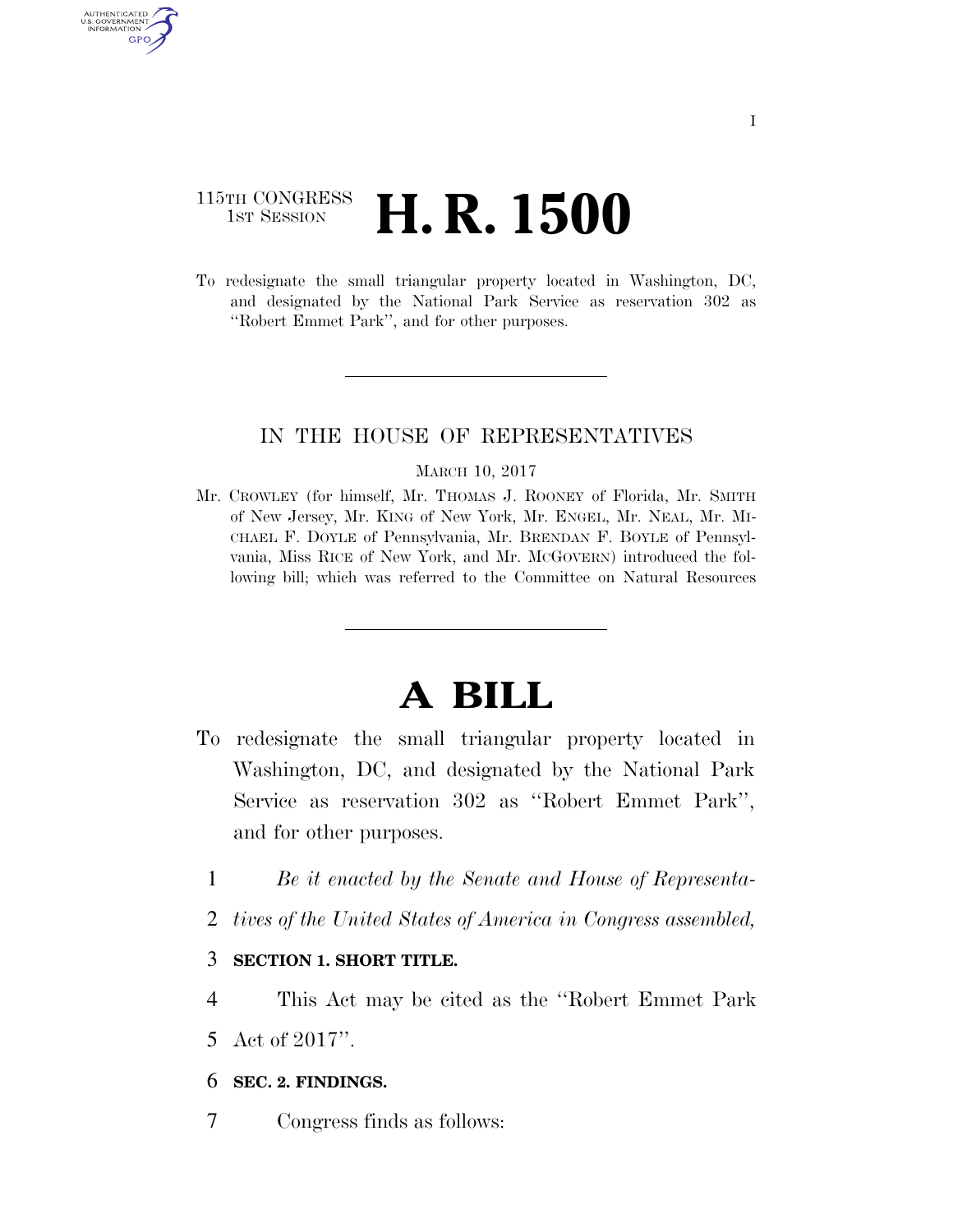| $\mathbf{1}$   | (1) Robert Emmet was one of Ireland's most                |
|----------------|-----------------------------------------------------------|
| $\overline{2}$ | prominent historical figures, having led an effort to     |
| 3              | secure Irish independence in 1803.                        |
| $\overline{4}$ | (2) Although Emmet's efforts initially failed,            |
| 5              | they succeeded in inspiring new generations of Irish      |
| 6              | men and women to struggle for independence.               |
| 7              | (3) For his efforts to gain Irish independence,           |
| 8              | Emmet was found guilty of treason and sentenced to        |
| 9              | death by hanging.                                         |
| 10             | (4) Robert Emmet's "Speech from the Dock"                 |
| 11             | motivated many of the efforts that led to an inde-        |
| 12             | pendent Ireland following 1916's Easter Rising;           |
| 13             | (Emmet famously said that "To [Ireland] I sac-            |
| 14             | rificed every selfish, every lasting sentiment $\ldots$ I |
| 15             | wished to place her independence beyond the reach         |
| 16             | of any power of earth to procure for my coun-             |
| 17             | try the guarantee which Washington procured for           |
| 18             | America to exalt her to that proud station in             |
| 19             | the world."). Emmet was strongly influenced by            |
| 20             | American democracy and the American Revolution.           |
| 21             | (5) Emmet had family members similarly ad-                |
| 22             | miring of the United States and dedicated to the          |
| 23             | cause of Irish independence, including his brother        |
| 24             | Thomas Addis Emmet who went on to become a                |
| 25             | prominent Attorney General of New York.                   |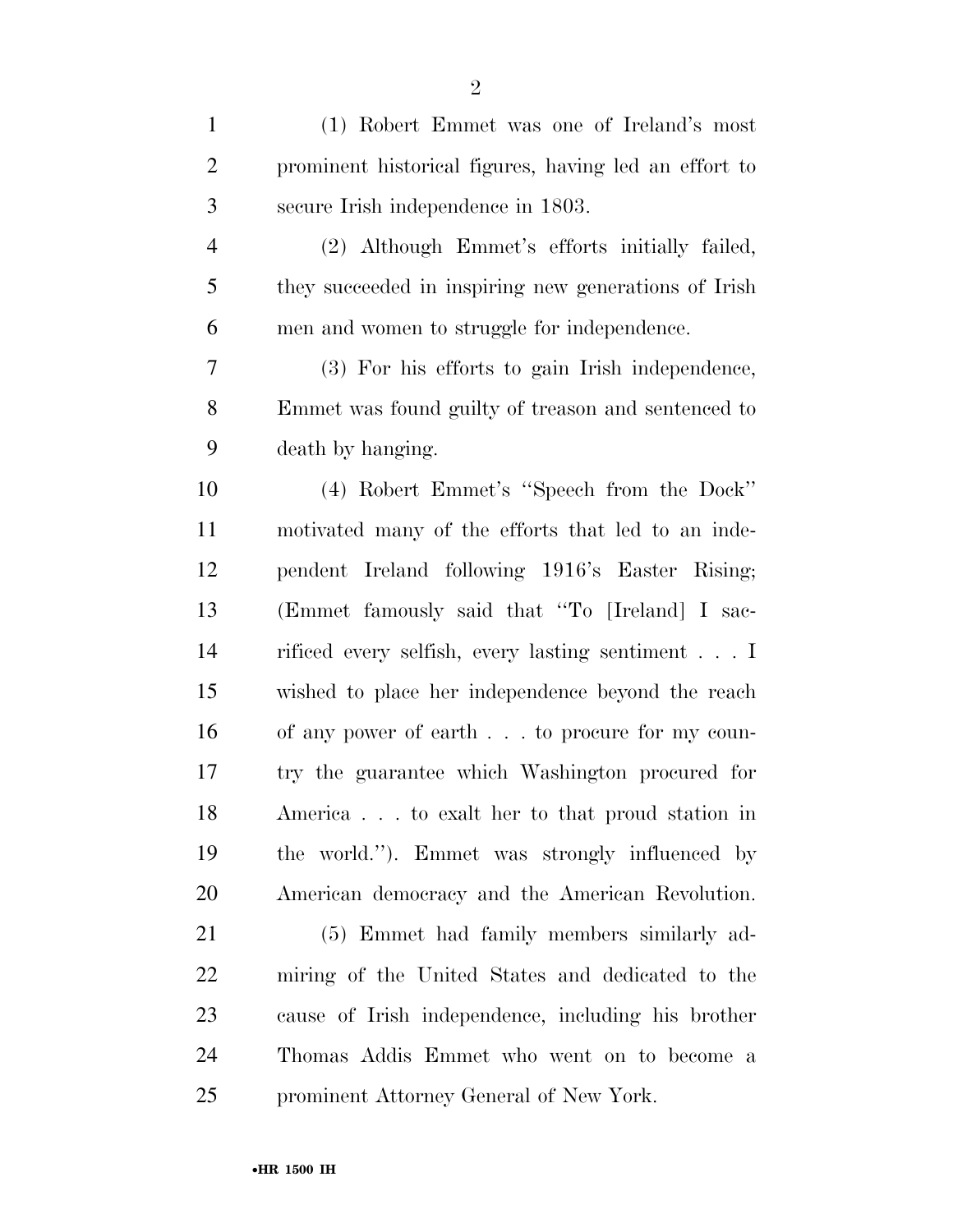| $\mathbf{1}$   | $(6)$ Emmet has been revered by generations of         |
|----------------|--------------------------------------------------------|
| $\overline{2}$ | Irish-Americans for his leadership, courage, and sac-  |
| 3              | rifice.                                                |
| $\overline{4}$ | $(7)$ Fifty years ago on April 22, 1966, the Rob-      |
| 5              | ert Emmet Statue was dedicated on a small parcel       |
| 6              | of National Park Service land (reservation 302) at     |
| 7              | the corner of 24th Street NW and Massachusetts         |
| 8              | Avenue NW in Washington, DC.                           |
| 9              | (8) Robert Emmet's statue is the central fea-          |
| 10             | ture of reservation 302.                               |
| 11             | (9) Many leading Members of Congress, includ-          |
| 12             | ing Speaker of the House John W. McCormack and         |
| 13             | Senators Everett Dirksen and Mike Mansfield served     |
| 14             | on the Robert Emmet Statue Dedication Committee.       |
| 15             | (10) Other members of that committee and par-          |
| 16             | ticipants in the dedication ceremony included Sec-     |
| 17             | retary of the Interior Stewart Udall, Representative   |
| 18             | Michael Kirwan, Ambassador of Ireland William P.       |
| 19             | Fay, and Rector of St. Matthews Cathedral John K.      |
| 20             | Cartwright.                                            |
| 21             | SEC. 3. REDESIGNATION OF ROBERT EMMET PARK.            |
| 22             | (a) REDESIGNATION.—The small triangular property       |
| 23             | designated by the National Park Service as reservation |

302, shall be known as ''Robert Emmet Park''.